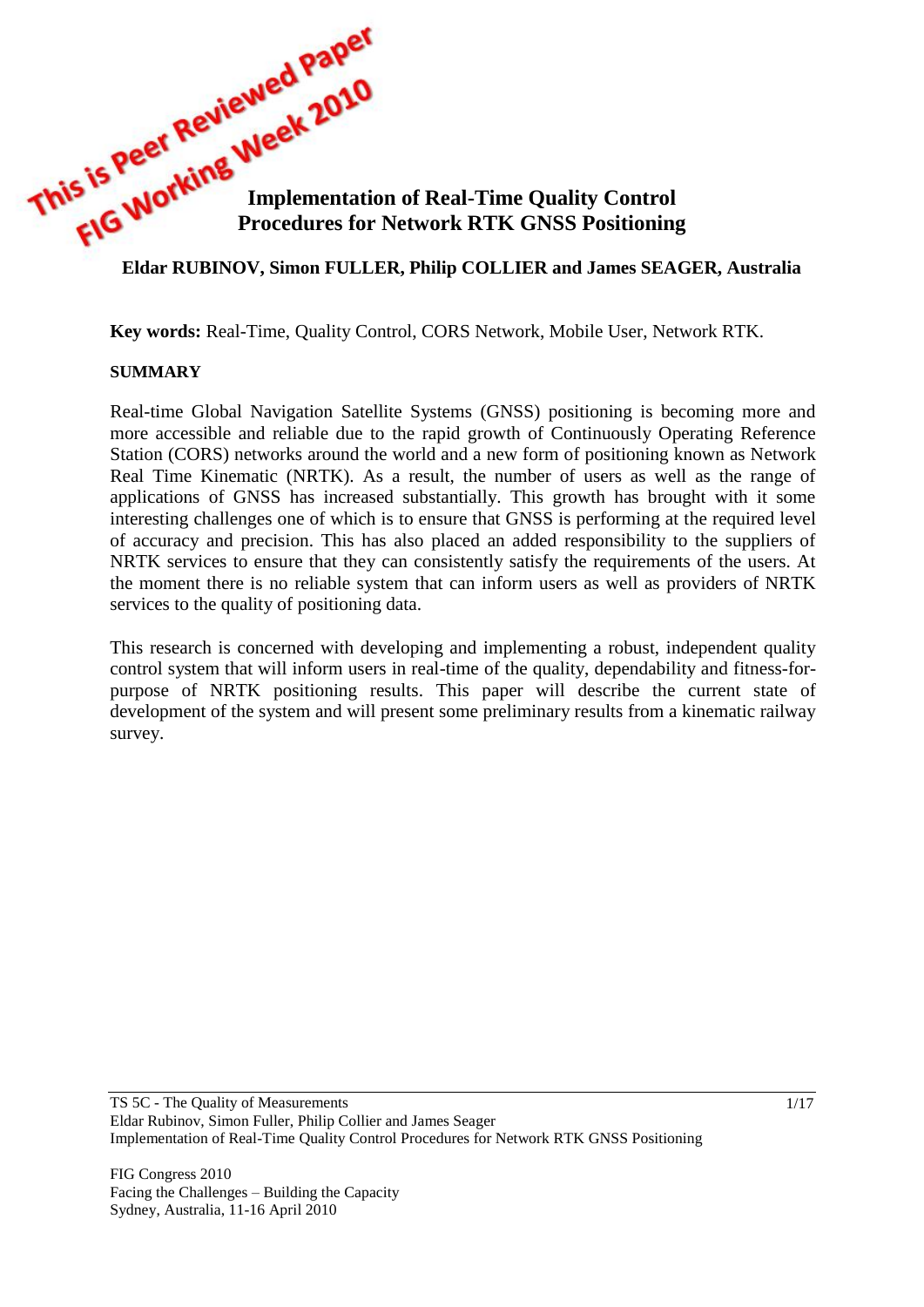# **Implementation of Real-Time Quality Control Procedures for Network RTK GNSS Positioning**

### **Eldar RUBINOV, Simon FULLER, Philip COLLIER and James SEAGER, Australia**

### **1. INTRODUCTION**

Current indicators of position quality for mobile users operating in the Network Real-Time Kinematic (NRTK) environment can be unreliable and at times fail to correctly convey the true accuracy and precision of the position solution. Such quality indicators fail to take into account the quality of the data provided by external sources, such as Continuously Operating Reference Station (CORS) networks, despite relying heavily upon this data for positioning. At the same time CORS network operators must also ensure that the quality of the data they provide is dependable and reliable and, in cases where the quality is degraded (for example due to an instantaneous spike in ionospheric disturbance), alert the users in a timely fashion.

This research is concerned with developing a Real-Time Quality Control (RTQC) system which will enable an independent assessment of the quality of NRTK positioning for mobile users as well CORS network operators in real-time and alert users of potential issues as they arise. The design of the system is shown in Figure 1. The system is comprised of three parts: RTQC CORS, RTQC Mobile and RTQC Premium. The system collects data from both the CORS network and mobile users and quality accesses it using RTQC CORS and RTQC Mobile modules respectively. Two separate modules are required due to the fact that quality assessment process differs for stationary and moving receivers.



Figure 1. RTQC Setup

TS 5C - The Quality of Measurements Eldar Rubinov, Simon Fuller, Philip Collier and James Seager Implementation of Real-Time Quality Control Procedures for Network RTK GNSS Positioning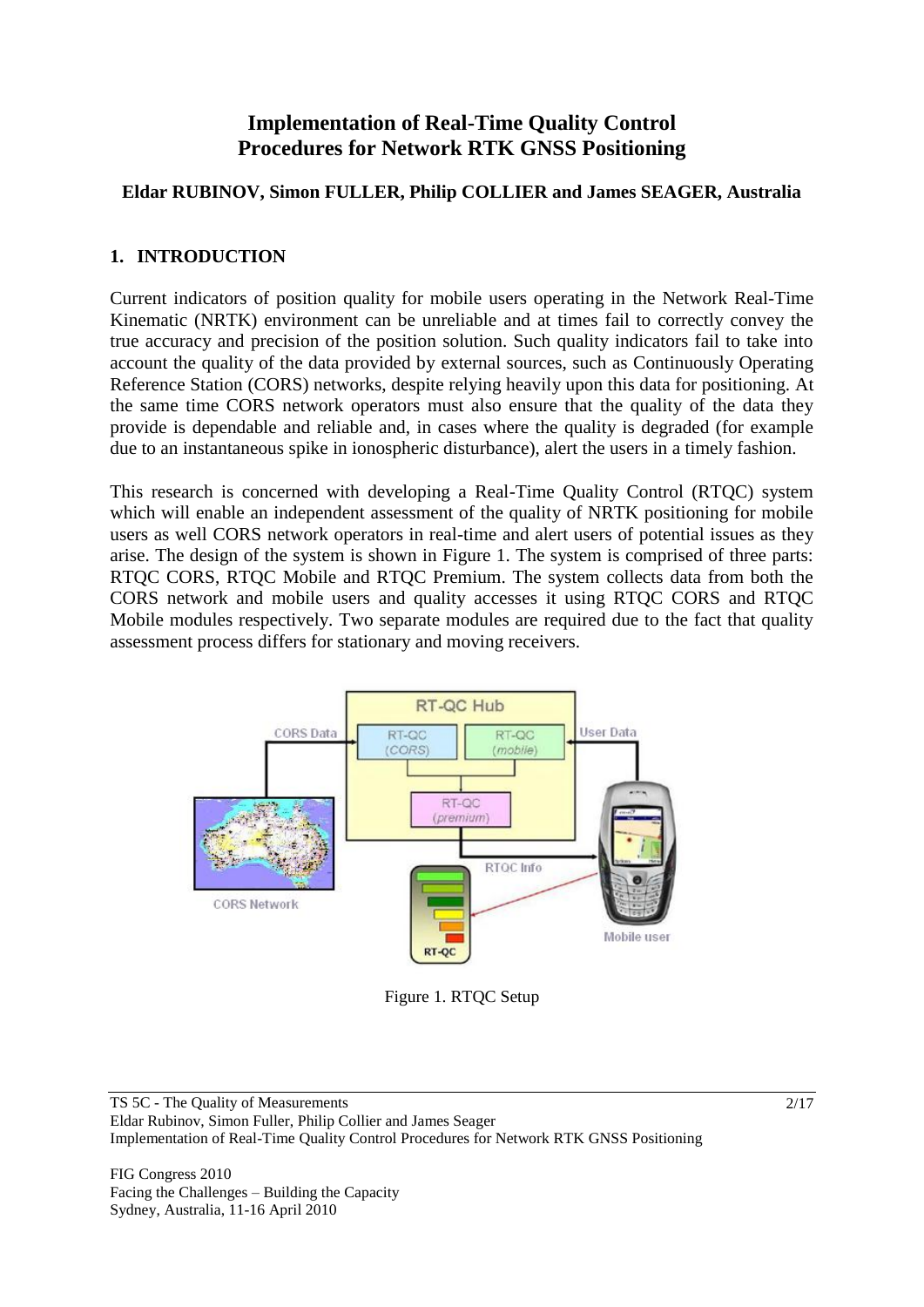There are several features that make the RTQC system unique. One of them is that the quality control computations are based only on raw observations, which makes the system independent from manufacturer-specific algorithms and applications. Another aspect of RTQC is that the overabundance of quality indicators currently available is replaced with a single all-encompassing quality indicator. The derivation of this indicator is done in three steps and the process is shown in Figure 2. Firstly individual quality indicators (*q)***,** are computed for each satellite/receiver range on an epoch-by-epoch basis. The derivation of *q* is outside the scope of this paper, but put simply, *q* represents the random noise in the carrier phase observations and as such it is in units of metres. Typically, the value for *q* will be in the order of a few millimetres.



Figure 2. RTQC Quality Indicators

A single, receiver-based, quality indicator (*w*) is then derived from a combination of all available individual indicators (*q*) for each satellite being observed. This receiver-based indicator is unitless and is in fact a statistical ratio similar to the global test statistic used in least squares adjustments. For stationary receivers (eg. CORS receiver) this indicator is used to test the overall quality of the positioning data. For mobile users, an *integrated* quality indicator  $(w_{int})$  is used, which takes into account the quality of the user's data as well as the quality of the reference stations upon which the user"s positioning is based. For the derivation of *w* and *wint* see Fuller *et al* (2010).

The integrated quality indicator for the mobile user is the information that is ultimately provided back to the user in real-time in the form of "signal strength" indicator, akin to those seen on mobile phones. A program runs in the background on the user"s mobile device and the indicator is shown on the taskbar without interfering with the user's data collection software. This set up is simple, does not add any additional hardware to the user in the field and does not interfere with normal survey operations. The advantage is that the users have an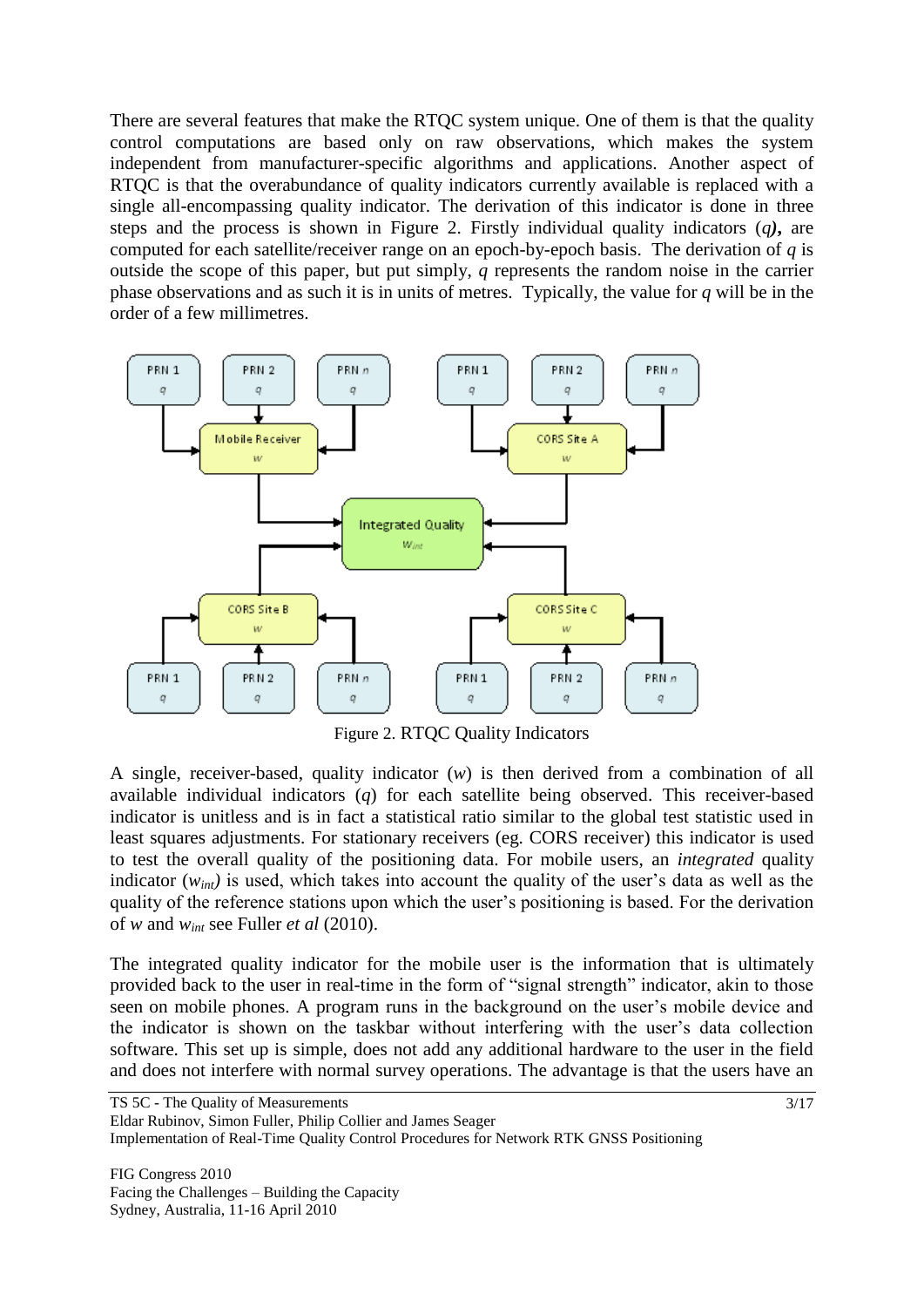independent check on the quality of positioning which takes into account the quality of CORS data on which the user"s positioning is based, and as a result is more rigorous than the autonomous receiver QC indicator.

For a complete description of the RTQC system see Fuller *et al* (2007). This paper will concentrate specifically on RTQC Mobile which deals with quality control for mobile users. It will describe in detail the technical aspects of the system, including the choice of GNSS data standards and internet protocols to be used for data transfer and the configuration of receivers to enable them to perform RTQC procedures. The RTQC project is entering its final stages which involve, among other things, rigorous testing of the system. Until now, testing has concentrated on RTQC CORS with the software currently (September 2009) undergoing beta testing on various government and private CORS networks throughout Australia (Fuller *et al*, 2008). The testing of RTQC Mobile is just commencing and this paper will describe the first test that was carried out, which was a kinematic railway survey in suburban Sydney. It will also present some preliminary results on the performance and interpretation of a new independent quality indicator for mobile users.

## **2. RTQC MOBILE CONCEPT**

### **2.1 General**

One of the tasks of the RTQC system is to assess the quality of NRTK positioning for mobile users and to advise users of the quality of their positioning in real-time. Providing quality information for mobile users in a NRTK environment can be very demanding as the user"s position can change rapidly, and positioning can be affected by various sources of error including multipath, signal obstructions, signal diffraction and interference from various sources.

A major difficulty faced by the research team in the development of RTQC was to make the system work seamlessly with the different hardware and software configurations employed by mobile users. In this context, it was obvious that a generic solution capable of operating independent of the mobile user"s hardware/software combination, would be the preferred approach. As a result a simple web application was developed with the sole purpose of displaying the RTQC quality indicator. The advantage of this approach is that it can be used on practically all mobile devices with internet access and can be modified, maintained and updated without having to install software on the user"s mobile device. Some issues had to be considered such as the standard compliance (content needs to be free of client based scripting or applets that may not be supported on all devices) and the amount of content to be displayed (Fuller *et al,* 2007). The last issue was particularly important as large amounts of content could slow down communications on bandwidth-limited devices. The volume of data in RTQC rovers is increased compared to normal NRTK rovers. Typically an NRTK rover will only have one communication channel used for receiving correction data from a CORS network. An RTQC-enabled rover will require three channels: the first to receive CORS network corrections, the second to send positioning information to the RTQC Hub and the third to receive the integrated quality indicator from the RTQC Premium module. This setup is illustrated in Figure 3.

TS 5C - The Quality of Measurements Eldar Rubinov, Simon Fuller, Philip Collier and James Seager Implementation of Real-Time Quality Control Procedures for Network RTK GNSS Positioning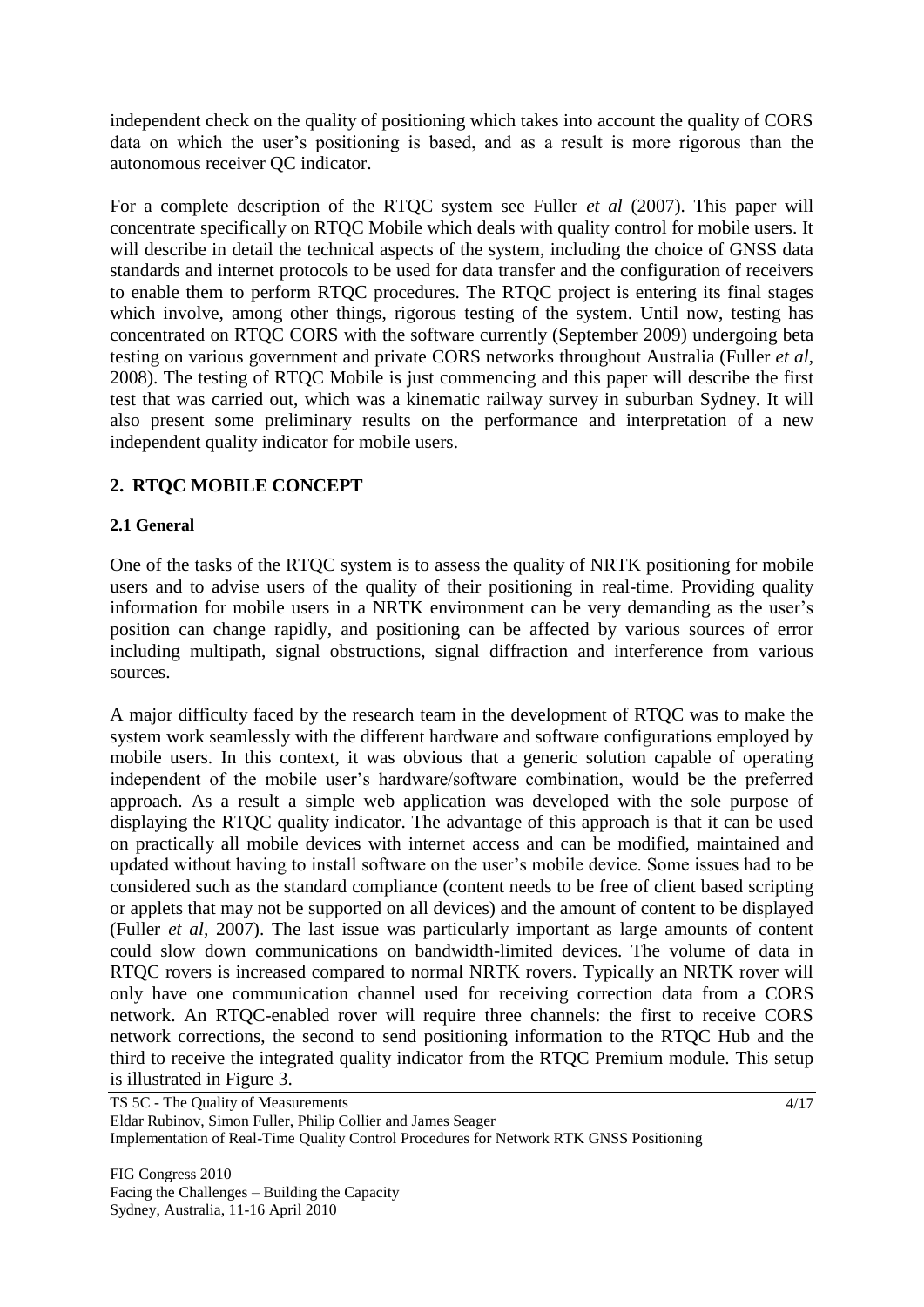

Figure 3. RTQC Mobile Setup

A number of considerations had to be taken into account when attempting to provide quality information to mobile users via the internet. These included the choice of GNSS data standard and also the choice of the internet transmission protocol to be used as a communications channel. As these are crucial to the success of the system, they will be discussed in more detail below.

### **2.2 GNSS Data Standards**

The first issue that needed to be addressed was the choice of a GNSS data standard to use when streaming real-time data from the rover to the RTQC Hub. It was essential to get the right standard for the system to function correctly and efficiently. An inappropriate choice of standard could result in lack of information being received or slow down the communication channel. The standard also needed to contain all the raw messages required for the RTQC quality control computations.

Several standards exist for transmitting real-time GNSS data. Some of these are open, which means they are supported by various manufacturers and their specifications are publicly available. Others are manufacturer specific which means they are tailored to suit only one brand of receiver and are generally proprietary. Some of these will be discussed in more detail below.

One open standard that can be used for GNSS data transfer is the Real-Time International GNSS Service (RT-IGS) developed by the IGS Real-Time Working Group (RT-IGS, 2009). RT-IGS refers to both a GNSS standard and an internet transmission protocol. The RT-IGS standard consists of four messages: the station message (every 2 hours), observation message (every 1 second), ephemeris message (upon issue) and meteorological message (every 5 minutes). RT-IGS contains all the raw data messages needed for RTQC computations,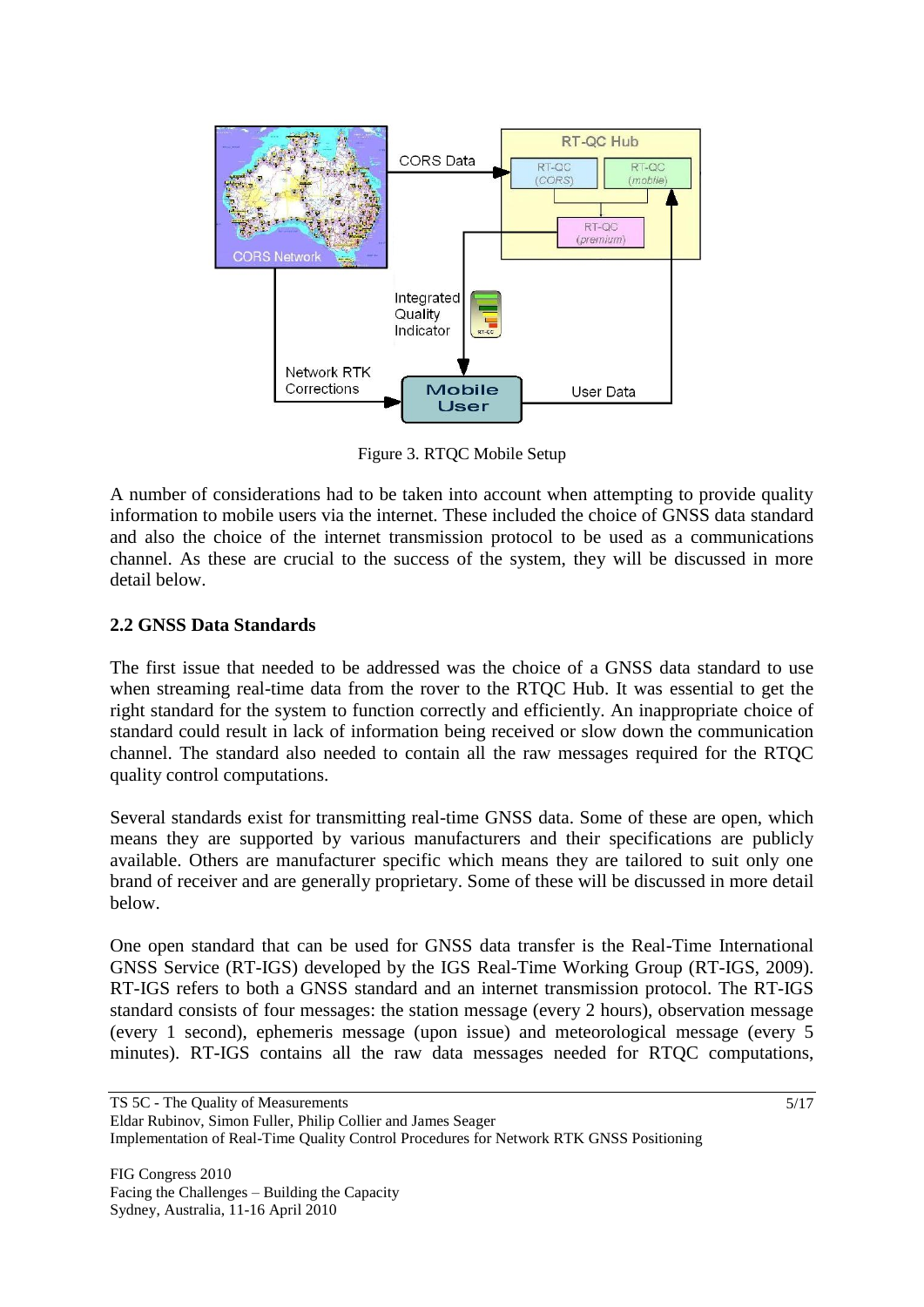however its implementation is limited to organisations that participate in the IGS Real-Time Working Group. Most major GNSS manufacturers do not support this standard.

RTCM is a standard created by the Radio Technical Commission for Maritime Services Special Committee 104 (RTCM SC-104) for transfer of GNSS data. There have been several versions of the standard which can be classified into RTCM Version 2.x and RTCM Version 3.x. Version 2.x had several issues with efficiency, with the main one being the 30 bit parity scheme which was awkward to handle, wasteful of bandwidth and degraded the integrity of the message. Version 3.0 was released in 2004 to overcome this weakness and concentrated primarily on messages designed to support RTK operations. Version 3.0 included messages for GPS and GLONASS code and carrier observables, antenna parameters and ancillary system parameters. The latest version of the standard, RTCM Version 3.1, also incorporated GPS Network Corrections (RTCM, 2006), which made it an ideal option to use with RTQC. Thus RTCM Version 3.x (hereafter RTCM3) was chosen over RT-IGS as the preferred standard for RTQC data transfer due to its wide usage and support by GNSS manufacturers. The research team have been provided with a registered RTCM message type (RTCM 4082 message) specifically for the purpose of transferring quality information to mobile users.

As well as open standards such as RTCM and RT-IGS, most GNSS manufacturers have designed their own proprietary data transmission formats, and some have more than one. Table 1 presents some known standards from the major GNSS manufacturers.

| <b>Manufacturer</b>  | <b>Standard</b>                     |
|----------------------|-------------------------------------|
| Leica                | LB2, 4G                             |
| Trimble              | CMR/CMR+/CMRx, RT17/RT27            |
| Novatel (and Sokkia) | <b>RANGE</b>                        |
| Topcon               | <b>TPS</b>                          |
| Javad                | <b>JPS</b>                          |
| Magellan             | MBEN/PBEN, DBEN, ATOM <sup>TM</sup> |
| <b>AOA</b>           | ConanBinary, TurboBinary            |
| JPL                  | <b>SOC</b>                          |

Table 1. Proprietary GNSS data transmission standards.

These standards vary in the type of information they provide and are generally customised to suit the individual manufacturer's hardware requirements. They are generally in binary form and hence are efficient in bandwidth usage. Being proprietary, these standards are not normally available for general use.

### **2.3 Internet Transmission Protocols**

The rise of CORS networks has introduced additional challenges in streaming real-time differential correction data. Previously, corrections were transmitted via radio link, DGPS beacon or a communications satellite, but the advent of high speed mobile internet has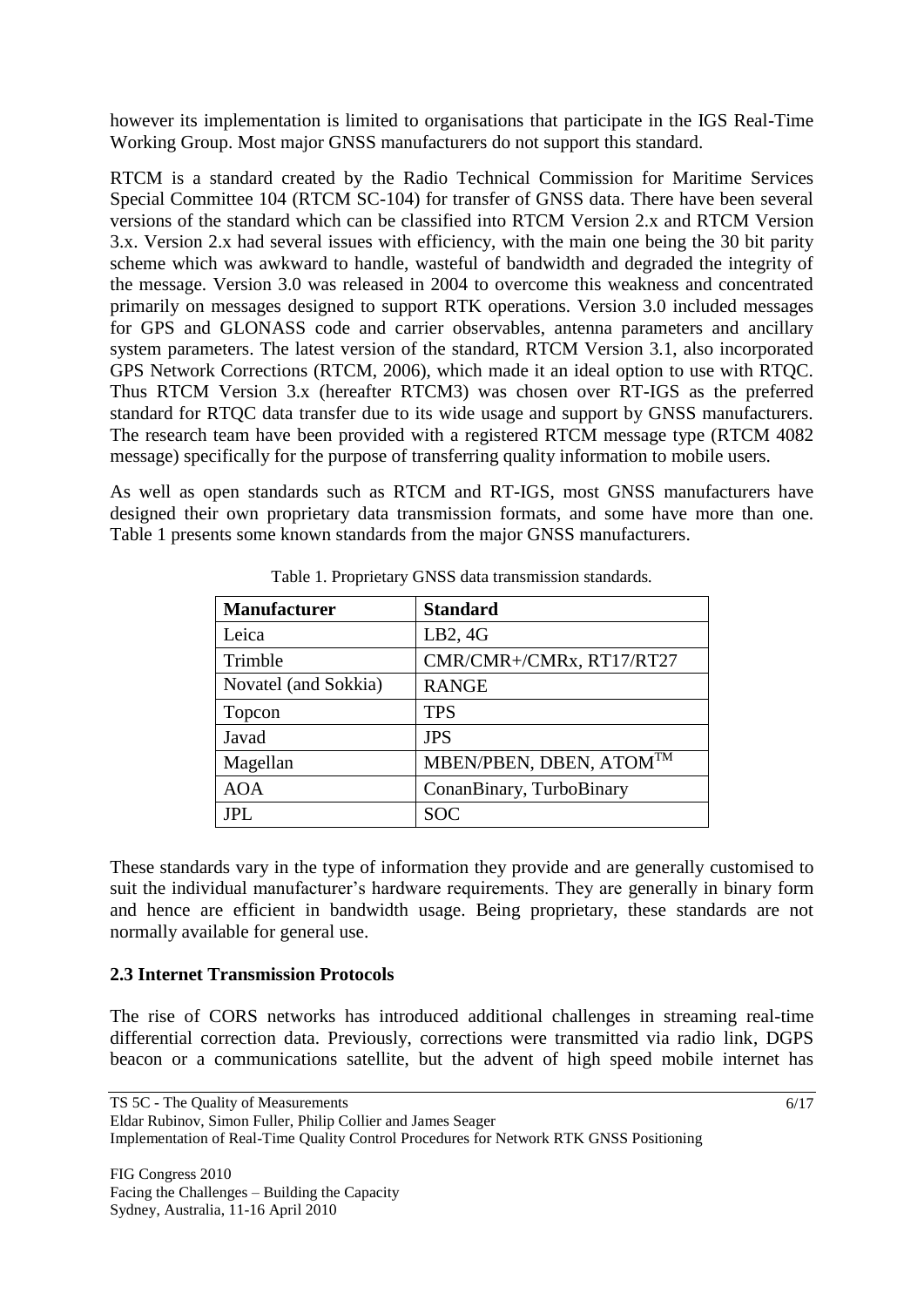introduced an additional and often superior method of accessing data in real time. Two new internet transmission protocols have been developed as a result – NTRIP and RT-IGS.

As mentioned above, RT-IGS, as well as being a GNSS standard, is also a transmission protocol which is used to transmit GNSS data over the internet. RT-IGS is transmitted using the UDP (User Datagram Protocol) transport layer. The advantage of using UDP is that it provides a fast connection, but the disadvantage is that it does not guarantee delivery, nor does it maintain message order. Therefore it is the responsibility of the recipient of the messages to validate the quality and quantity of the delivered data (Muellerschoen and Caissy, 2004).

Networked Transfer of RTCM via Internet Protocol (NTRIP) is also an application level protocol designed to stream differential correction data over the internet (BKG, 2005). NTRIP is a generic, non-proprietary protocol based on Hypertext Transfer Protocol HTTP/1.1 and uses TCP (Transmission Control Protocol) as the transport layer. Contrary to its name, it can disseminate any kind of differential data over the internet, not just RTCM. The advantage of using TCP as a transport layer (in contrast to UDP) is that it establishes a reliable connection between two IP addresses. If a loss of connection occurs, it will be automatically recognized by the TCP-sockets and this occurrence can be used to trigger software events such as an automated reconnection. NTRIP has gained wide popularity as a protocol of choice when it comes to disseminating GNSS data over the internet. Many new GNSS receivers now come with a built-in NTRIP feature enabled. Because of its almost universal acceptance, NTRIP has been adopted as the standard protocol to be used by RTQC. The concern with RT-IGS was the use of UDP protocol, which does not guarantee reliability. NTRIP on the other hand requires acknowledgements of packet arrivals and re-transmission of lost packets, and hence guarantees consistency and reliability (Muellerschoen and Caissy, 2004). For a comprehensive discussion on relative merits of NTRIP and RT-IGS see Yan *et al* (2009).

## **3. RTQC MOBILE DEVELOPMENT**

## **3.1 Receiver Set Up**

RTQC CORS has worked well based on RTCM3 as the data standard and NTRIP as the transmission protocol. However, problems were encountered with implementing the RTQC Mobile module since it has been discovered that most GNSS receivers do not stream RTCM3 data when operating in rover mode. This option is normally only available if the receiver is set up as a reference station. Hence an alternative way had to be found to transmit mobile user data to the RTQC Hub. Two solutions were considered. The first was to incorporate proprietary formats, the second was to use mobile receivers in the so-called "moving base" mode.

Enabling RTQC to deal with proprietary data formats was not a preferred path for the development team because of the difficulty of gaining access to the required format specifications and the complexity of working with these non-standard formats. To date, agreements have been reached with Leica Geosystems and Topcon to use the LB2 and TPS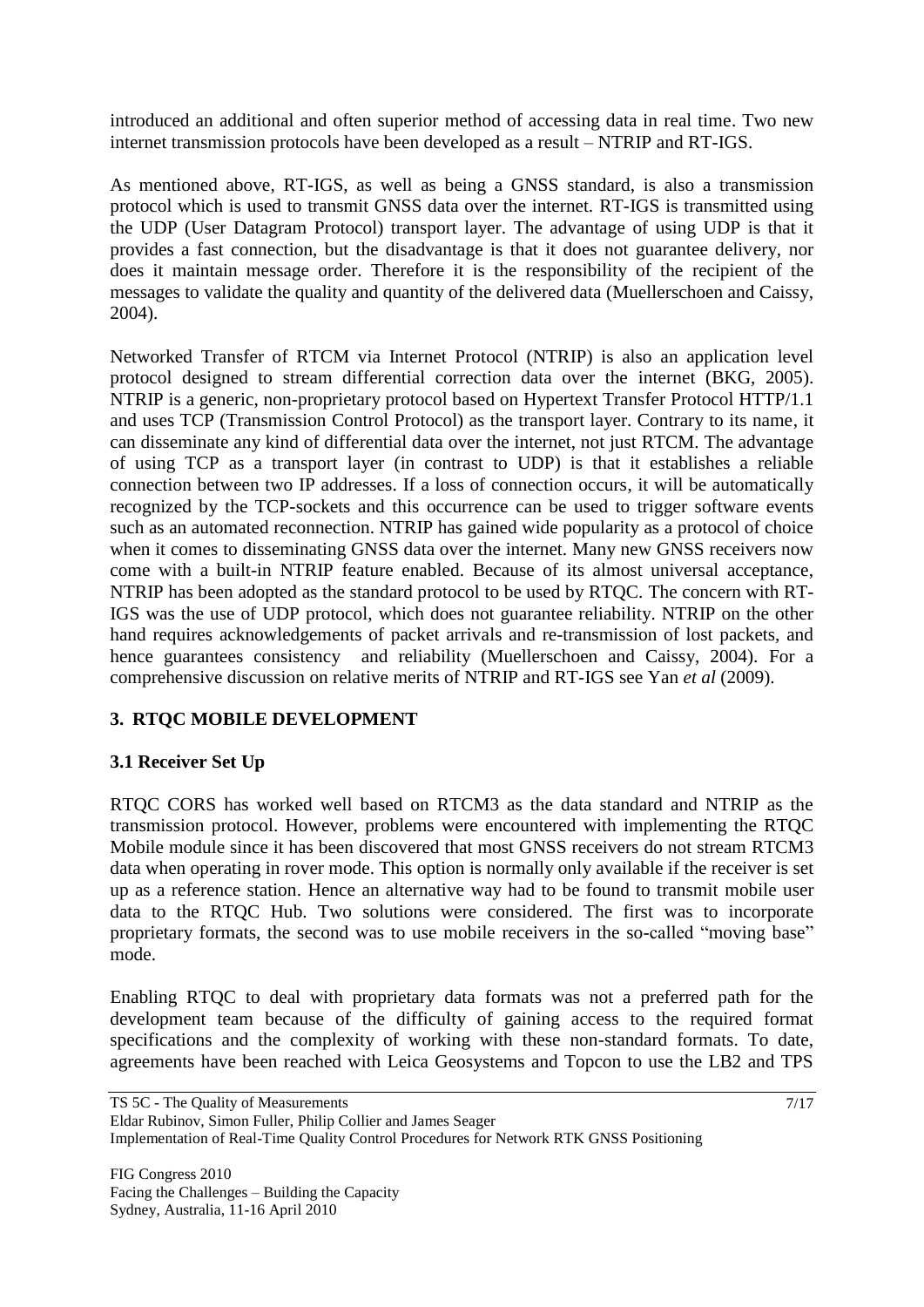formats respectively. Novatel"s RANGE and Javad"s JPS formats are publicly available for implementation. The LB2 decoding capability has been added to RTQC and tested successfully in a real-time environment. Software to decode the Topcon, Javad and Novatel (and hence Sokkia) proprietary formats is currently being developed. Discussions are being held with other GNSS manufacturers (eg. Trimble, Magellan) about adopting RTQC procedures with their receivers.

Another way to stream positioning data from the rover receiver to the RTQC Hub is to use a moving base configuration. Some manufacturers have GNSS receivers capable of moving base operation. A moving base acts exactly as a static base with the exception that the receiver"s position is allowed to change. This feature has been designed mainly to support marine applications. The moving base mode has proved a convenient way to test the RTQC system because it allows two essential things: real-time, dynamic positioning within a CORS network and the transfer of raw measurement data to the RTQC Hub in RTCM3 mode via NTRIP.

The first two receivers that were configured for testing the real-time operation of RTQC Mobile were a Novatel DL-V3 receiver being used in moving base mode and a Leica System 1200 receiver in rover mode streaming the proprietary LB2 format.

### 3.1.1 Novatel Moving Base Set Up

Figure 4 depicts the moving base configuration which has been implemented and successfully tested with RTQC. The diagram shows a Novatel DL-V3 receiver running in moving base mode and a survey controller with a mobile internet connection being used as a mobile device. The CORS network corrections are being sent to the mobile device and passed to the GNSS receiver via serial or Bluetooth connection. The receiver then calculates its position using NRTK algorithms and sends the observation data in RTCM3 format to the survey controller (again via serial or Bluetooth) from where it is sent to the RTQC Hub. RTQC then performs its quality assessment computations and sends the integrated quality indicator back to the user in real-time.

The moving base approach can be used for kinematic applications where the receiver is collecting data from a moving platform such as a car, train or ship, however this method is not suited to RTK surveying. The reason for that is that in a RTK survey the user needs to run some sort of data collection software on a mobile device which needs to be connected to a "rover" receiver. Another disadvantage of the moving base configuration is that it is quite a specialised application and as such there are only a limited number of GNSS receivers capable of using this approach.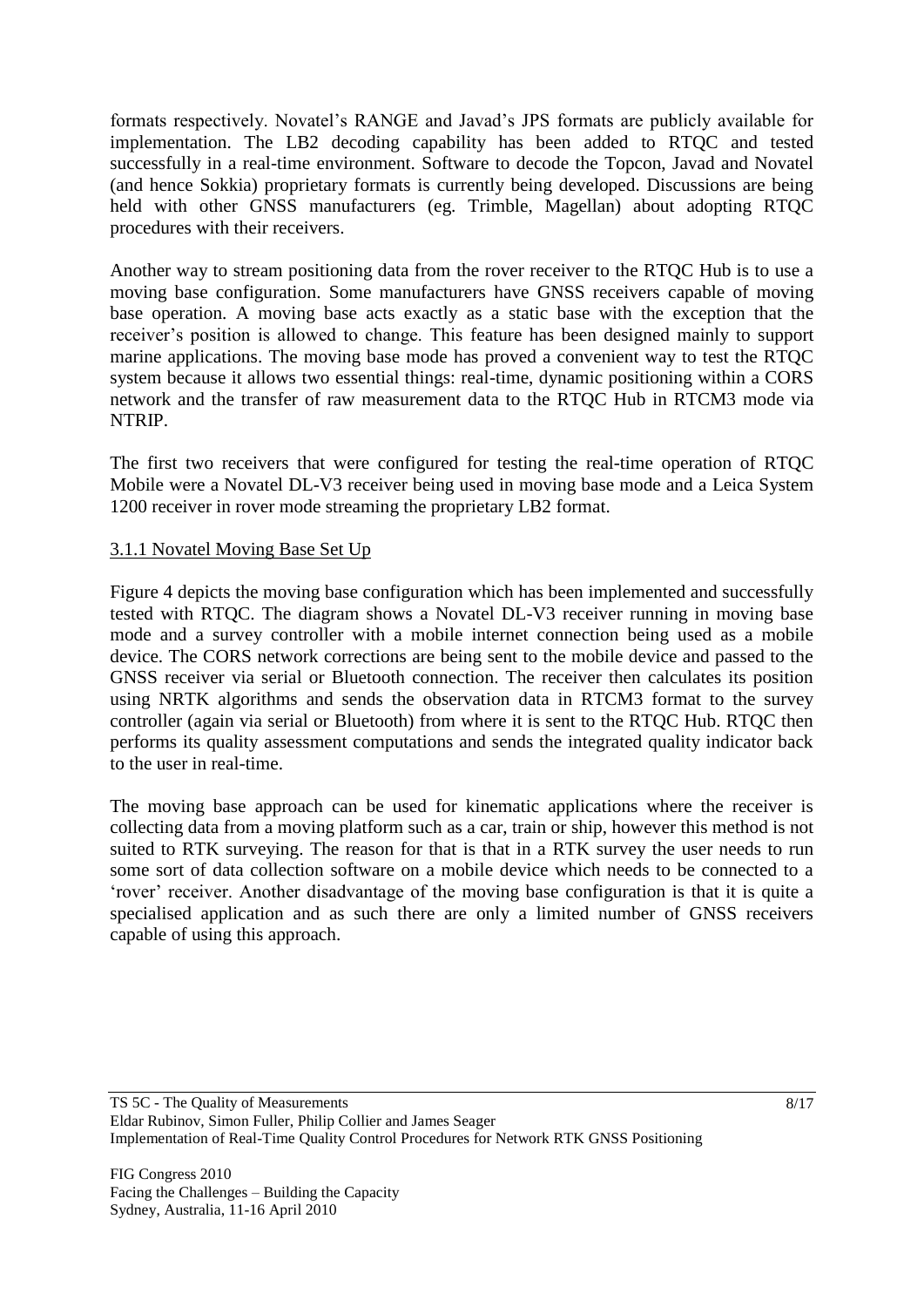

Figure 4. Novatel Moving Base Set Up.

## 3.1.2 Leica LB2 Rover Set Up

Figure 5 shows the Leica configuration, with the Leica 1200 receiver being used in rover mode. It can be observed that this setup differs from the Novatel moving base configuration in that the CORS network corrections are being sent directly to the GNSS receiver which has a modem attached to it. From there the observation data in LB2 format is sent to the mobile device and then to the RTQC Hub. The integrated quality indicator is then computed and sent back to the user in real-time. This setup is superior from the RTQC perspective as the receiver is in the rover mode and hence can be used for RTK surveying as well as any other form of dynamic positioning task.

## **3.2 Kinematic GNSS Railway Survey**

After these two configurations for RTQC mobile were made operational, they were tested on a kinematic railway survey in Sydney. Project partner Geomatic Technologies has a contract to map 50 kilometres of railway track in Sydney on a regular basis to check for damage to the tracks. These surveys are conducted using a single train cart equipped with a GNSS receiver and digital cameras. These repeated rail track surveys provided an ideal real-life "laboratory" for RTQC Mobile testing for several reasons: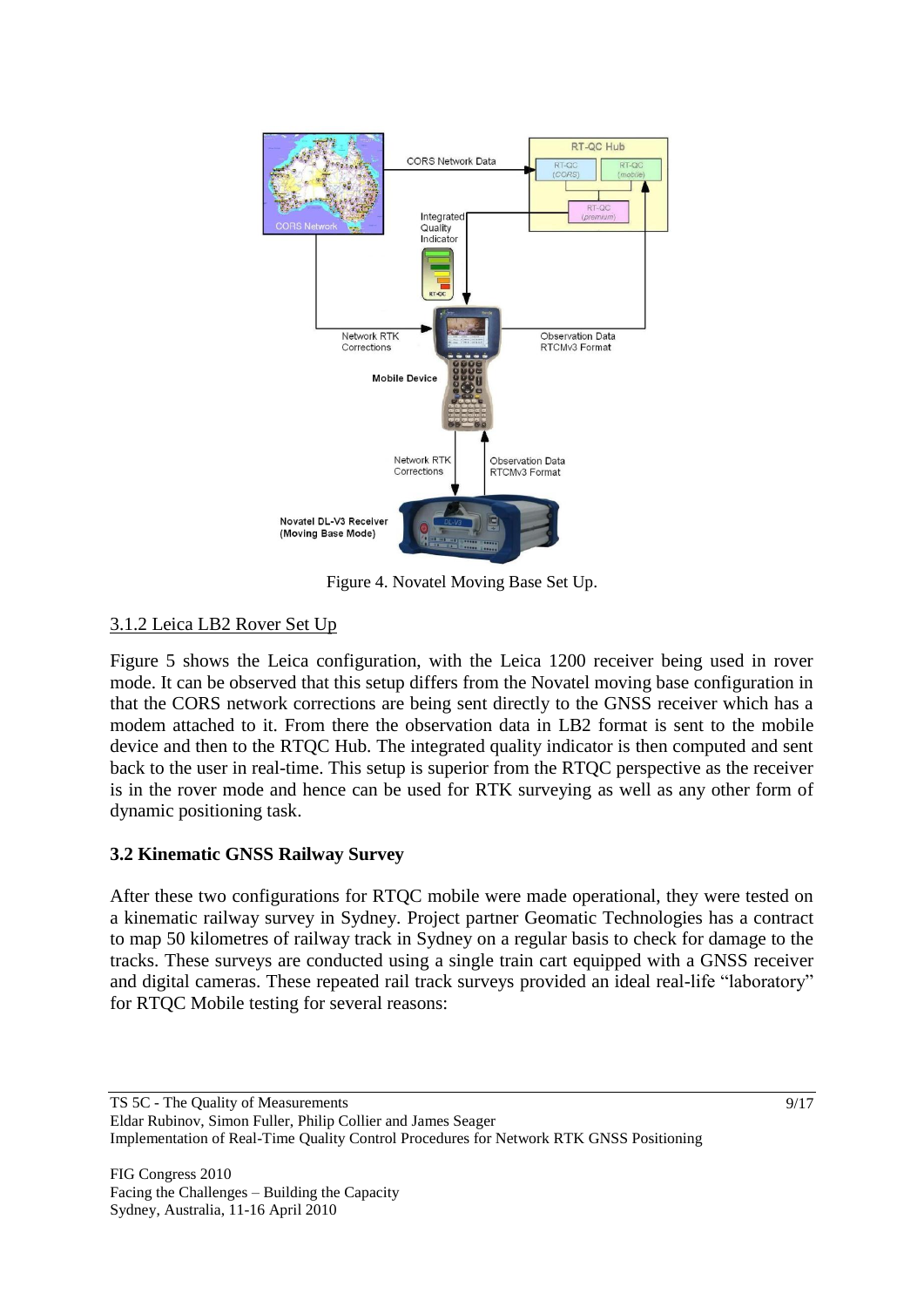

Figure 5. Leica Rover Set Up.

- The availability of an existing CORS network
- The dynamic nature of the surveys
- The challenging environment (multipath and obstructions)
- The fact that the surveys are repeated on a regular basis

The goal of the railway test was two-fold. Firstly, to prove that the concept of RTQC Mobile is indeed achievable in a real-time, highly dynamic environment. Secondly, to assess the performance of the new RTQC quality indicator to see whether it can provide a reliable means of alerting the user when the positioning quality is poor.

It was decided to test both configurations described above on the train survey so that the relative merits of the RTCM3 (Novatel) and LB2 (Leica) formats could be assessed. Both receivers were connected to a single Leica AX1202GG antenna via a signal splitter and set up as per the configurations shown in Figures 4 and 5 respectively. The only difference was that instead of using a separate mobile device for each receiver, a single laptop computer was used. The laptop provided a wireless internet connection between the receivers and the RTQC Hub (running at the University of Melbourne) in much the same way as a survey controller or mobile phone would be used in a more conventional setting.

The route of the survey was from Sydney"s Central station to Sutherland station 25 kilometres to the south-west and back to Central station. The CORS network used for the experiment was the Sydnet network (Sydnet, 2009) maintained by the Department of Lands, NSW. Sydnet consists of 18 stations available for both real-time and post-processed use. Unfortunately, a NRTK solution was not available at the time of surveys. However for the purposes of this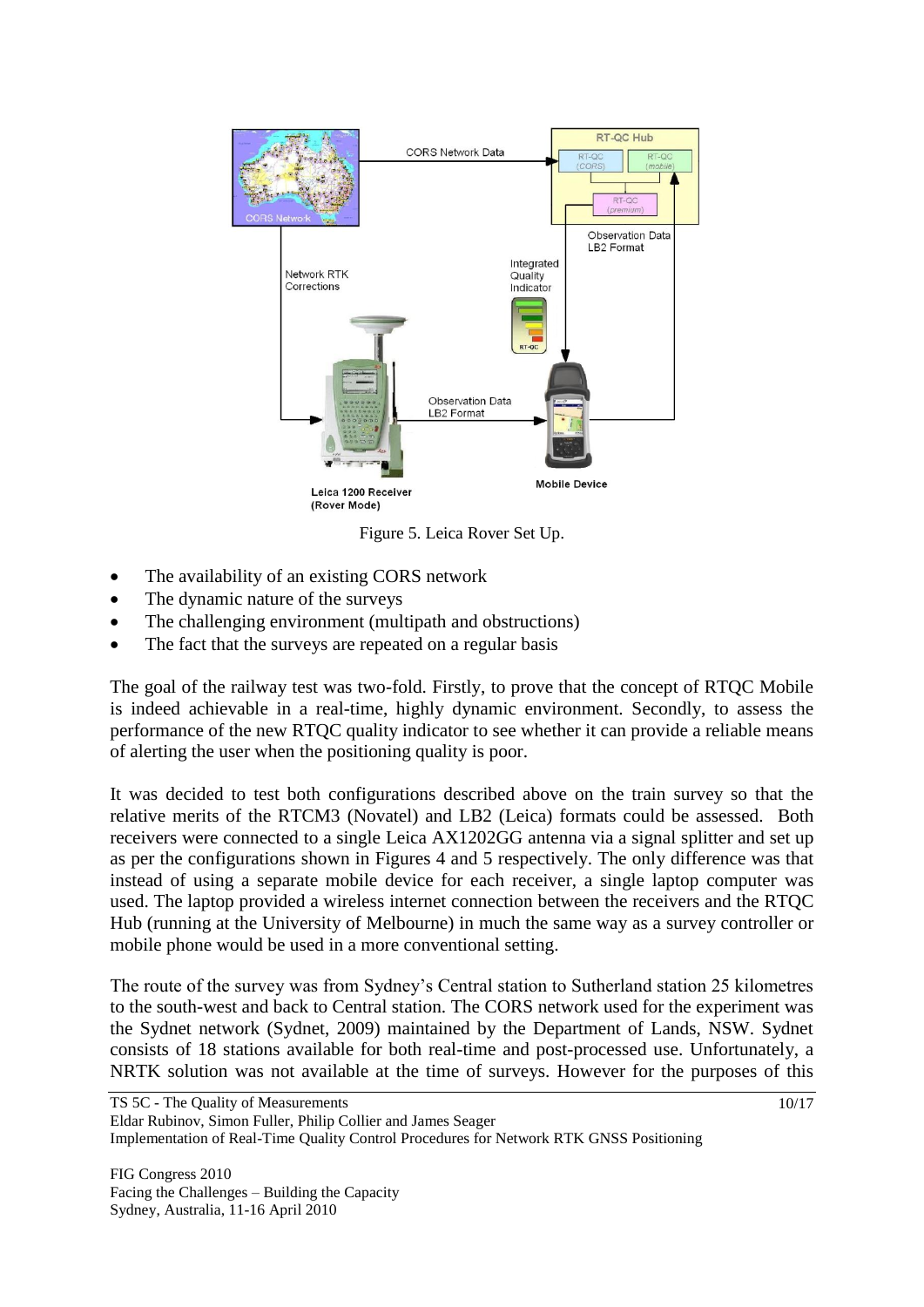experiment, a NRTK solution was provided by the School of Surveying and Spatial Information Systems of the University of New South Wales (UNSW) using three stations (Chippendale, Waterfall and Villawood) and the Leica GNSS Spider software (Leica Spider, 2009). The route of the survey and the CORS network stations are shown in Figure 6.



Figure 6. Train route and Sydnet CORS.

# **4. RESULTS**

As stated, the first objective of the experiment was to test the setup of the system to prove that the concept of RTQC Mobile was achievable in real-time. To this end the testing was completely successful. Both receivers were capable of receiving corrections from the CORS network, sending their positional information to the RTQC Hub and receiving quality information from RTQC in real-time. Additionally this was happening in a highly kinematic environment with the train running at speeds of up to 80 kilometres per hour. The use of RTCM3 and LB2 formats had no significant impact on the performance of the system.

The second objective of the survey was to evaluate the performance of the RTQC quality indicators to determine whether they provided a meaningful indication of the mobile user's positioning quality and whether they were able to reliably detect and alert the user to problematic data. Testing the quality indicators on real world data collected in a difficult environment would allow the research team to acquire experience in the interpretation and analysis of the quality indicators and further the understanding of their behaviour. In particular, the rail track experiment provided the first opportunity to examine the performance of the integrated quality indicator in a real world setting, as the necessary equipment and systems were not available previously.

As discussed earlier, the integrated quality indicator combines receiver-based quality indicators from the CORS sites and mobile receiver to provide an overall measure of the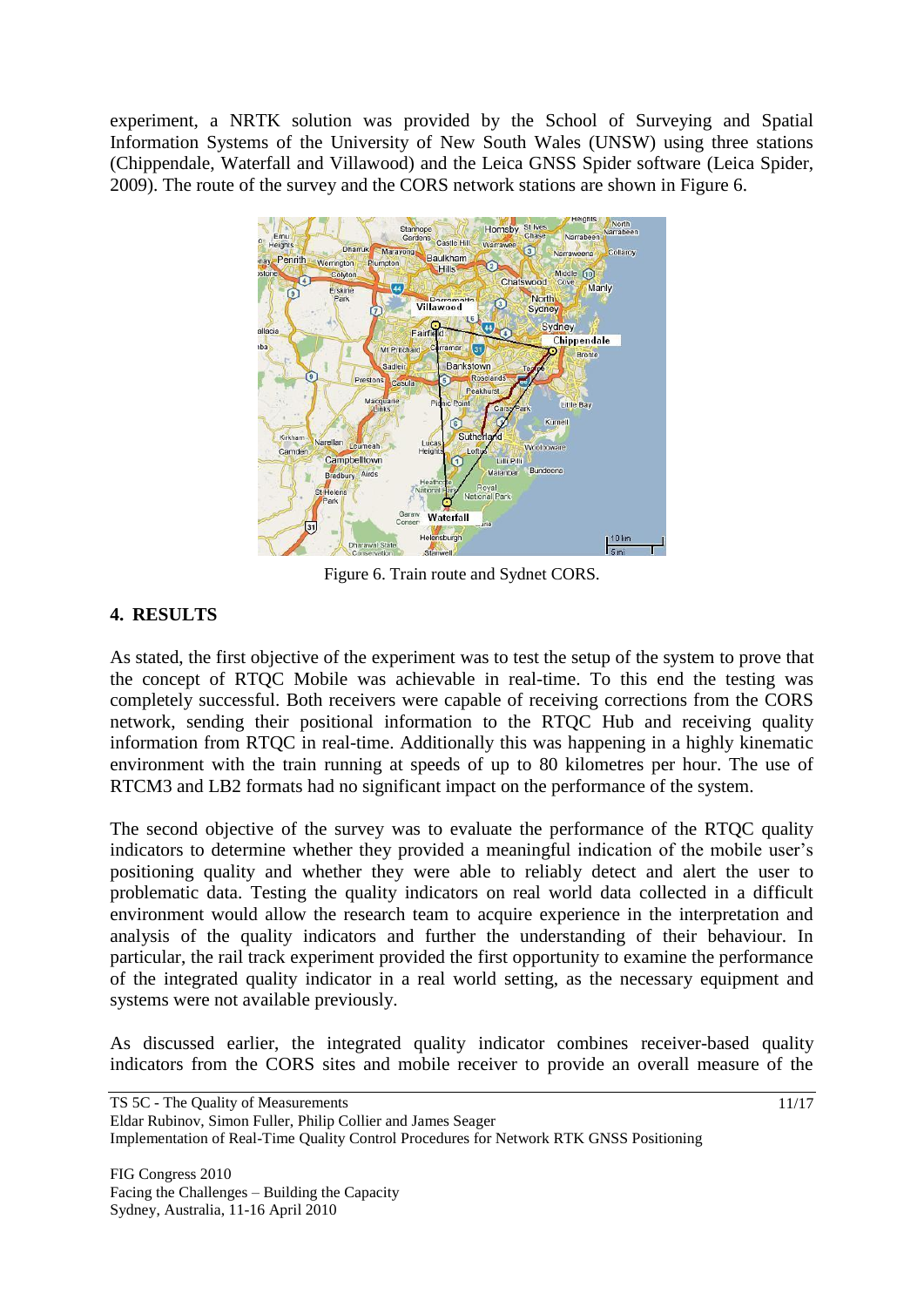mobile user's positioning quality. The results presented below begin with a discussion and analysis of the individual (CORS and mobile user) quality indicators before moving on to the integrated quality indicator. For clarity, only two satellites (SV8 and SV25) are discussed below. These satellites were chosen as they represent typical satellites in the sense that they exhibited similar trends to the other satellites, were neither high nor low in elevation, and were available for the duration of both surveys.

Figures 7 and 8 show the individual quality indicators for SV8 and SV25 during two identical surveys conducted on the  $4<sup>th</sup>$  March 2009 (Figure 7) and the  $1<sup>st</sup>$  April 2009 (Figure 8). Each figure displays the quality indicator for SV8 at the Chippendale CORS site and SV8 and SV25 at the mobile receiver (offset by 0.3m and -0.3m respectively to improve readability). It is immediately apparent from Figures 7 and 8 that the quality indicator for the CORS receiver is significantly smaller in magnitude and less volatile in nature than those for the mobile receiver. In contrast to the CORS receiver, the quality indicators for the mobile receiver are larger and exhibit greater variability, apart from a number of short periods (coinciding with the train being stationary) where their magnitudes are small and their behaviour stable. Further evidence of these trends can be seen in Tables 2 and 3, which detail the statistical properties of the quality indicators for SV8 and SV25 at the CORS and mobile receivers.



Figure 7. Individual RTQC Indicators during railway survey on  $4<sup>th</sup>$  March 2009.

|                 | <b>CORS</b> |         | <b>ROVER</b>      |         |               |         |
|-----------------|-------------|---------|-------------------|---------|---------------|---------|
|                 |             |         | <b>Stationary</b> |         | <b>Moving</b> |         |
|                 | Mean        | Std Dev | Mean              | Std Dev | Mean          | Std Dev |
|                 | (mm         | (mm)    | (mm)              | (mm)    | (mm)          | (mm)    |
| SV <sub>8</sub> | 0.0         | 0.5     | $-0.1$            | 0.9     | 0.0           | 2.2     |
| <b>SV25</b>     | $0.1\,$     | 0.5     | 0.1               | 0.7     | 0.1           | 2.4     |

Table 2. Statistics of RTQC Indicators during railway survey on 4<sup>th</sup> March 2009.

The evidence in Tables 2 and 3 and Figures 6 and 7 confirms a basic property of the individual RTQC quality indicator, namely, that it describes the noise of the observations

Eldar Rubinov, Simon Fuller, Philip Collier and James Seager

Implementation of Real-Time Quality Control Procedures for Network RTK GNSS Positioning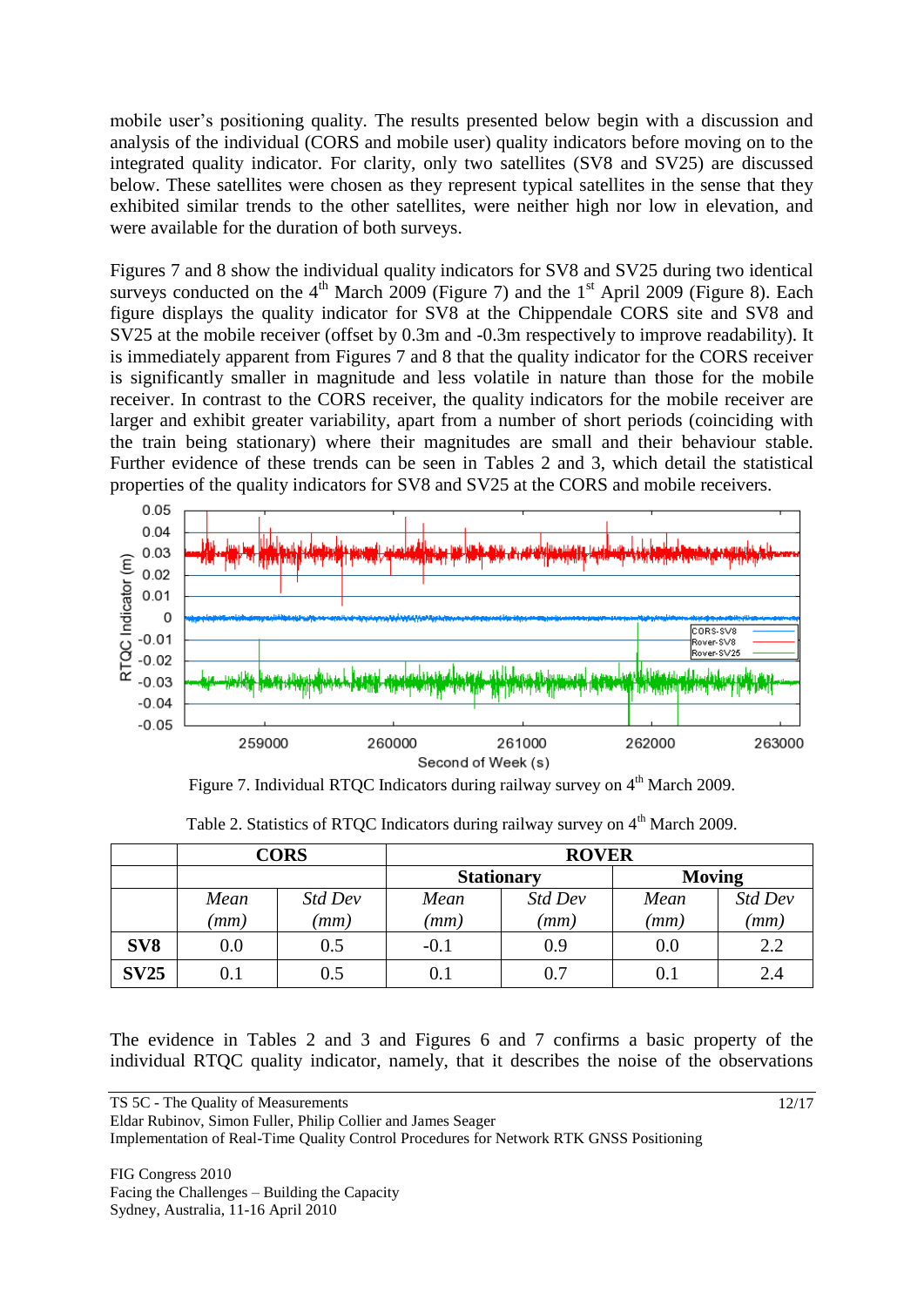from epoch to epoch. For the case of a CORS receiver, operating in a "clean" environment, the systematic errors present under normal conditions vary in a predictable manner over time leading to optimum observing conditions and therefore low observational noise. On the other hand, a mobile user (in this case a train travelling at 80 kilometres per hour) experiences variable (often difficult) conditions where the systematic errors affecting the measurement process vary less predictably, resulting in noisier data. The behaviour of the quality indicator for the CORS and mobile receivers shown in Tables 2 and 3 and Figures 7 and 8 confirm this interpretation, as does the improved quality indicator for the mobile receiver whilst stationary. Without a constantly varying environment the magnitude and variability of the mobile user's quality indicator resembles that of the CORS receiver, albeit with an increased standard deviation (Tables 2 and 3). This is not an unexpected result considering the shorter observational span for the stationary components of the mobile receiver and the fact that, even when stationary, the observing environment would likely not be as clean as that for the CORS receiver.



Figure 8. Individual RTQC Indicators during railway survey on 1<sup>st</sup> April 2009.

|                 | <b>CORS</b> |         | <b>ROVER</b>      |         |               |         |
|-----------------|-------------|---------|-------------------|---------|---------------|---------|
|                 |             |         | <b>Stationary</b> |         | <b>Moving</b> |         |
|                 | Mean        | Std Dev | Mean              | Std Dev | Mean          | Std Dev |
|                 | (mm         | (mm)    | (mm               | (mm     | (mm)          | (mm)    |
| SV <sub>8</sub> | 0.0         | 0.4     | 0.0               | 0.6     | $-0.1$        | 2.0     |
| <b>SV25</b>     | 0.0         | 0.5     | 0.2               |         | 0.1           | 2.7     |

| Table 3. Statistics of RTQC Indicators during railway survey on 4 <sup>th</sup> March 2009. |  |  |
|---------------------------------------------------------------------------------------------|--|--|
|                                                                                             |  |  |

No existing coordinate information (ground truth) was available for the railway track to provide a basis for further comparison of the real-time solutions. As an alternative, threedimensional offsets between the two positioning solutions were computed to determine the location and magnitude of any significant coordinate difference. After analysing these differences against the spikes in the individual quality indicators, it was found that the major spikes occurred when one or both of the positioning solutions was a code-only solution. These low accuracy solutions prevented any further meaningful analysis of the positioning

TS 5C - The Quality of Measurements

Eldar Rubinov, Simon Fuller, Philip Collier and James Seager

Implementation of Real-Time Quality Control Procedures for Network RTK GNSS Positioning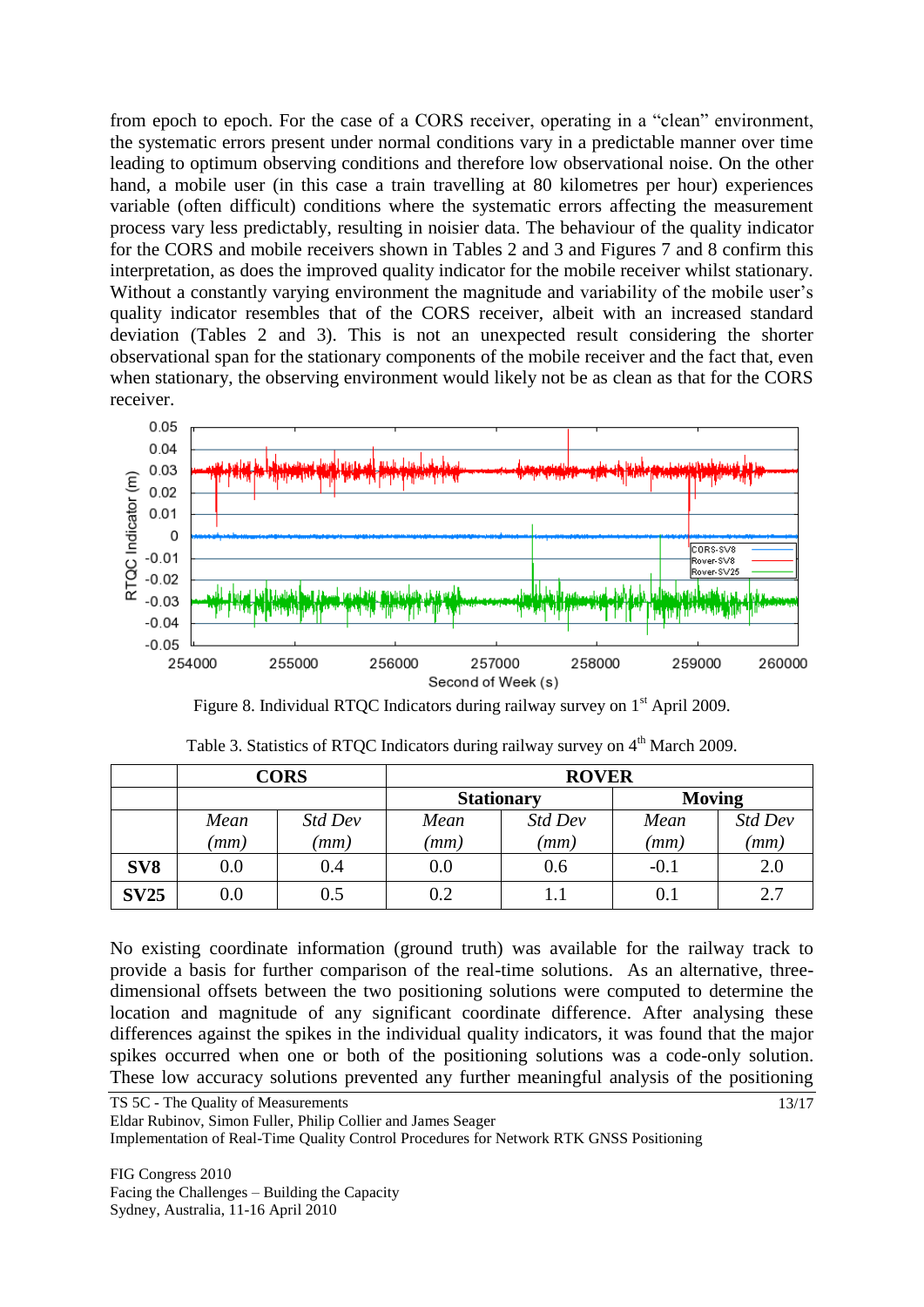quality. However, the analysis of the quality indicator spikes did reveal the fact that these spikes frequently occur after data gaps, leading to the conclusion that, upon the initial reacquisition of a satellite, a higher level of noise is often present in the observations.

The next stage of the analysis involved an examination of the quality indicators at epochs when initialisation was lost. The objective was to determine whether the quality indicators could warn of a potential problem as it occurred in real-time. For this purpose, data from the Leica receiver was post-processed using the Leica Geo Office software (Leica Geo Office, 2009) and the epochs when the solution changed from a phase-fixed to a code-only solution were identified. At the same time, the individual quality indicators were analysed for the presence of outliers at the identified epochs. For this purpose, a running mean and standard deviation were calculated from the previous 30 epochs. The quality indicator for the current epoch was compared to the running mean for each satellite. If the difference between the two was greater than three times the 30-epoch standard deviation, the present epoch was flagged as an outlier (see Table 4). To provide a benchmark against which to assess the number of outliers detected, the same method of statistical testing was also carried out on all epochs in which a phase-fixed solution was available.

| Survey | Epoch Type             | Num Epochs | <b>Num Outliers</b> | Percentage |
|--------|------------------------|------------|---------------------|------------|
|        | Loss Initial Epoch     |            |                     | 33.8%      |
|        | All Phase Fixed Epochs | 3472       | 821                 | 23.6%      |
|        | Loss Initial Epoch     |            |                     | 32.6%      |
|        | All Phase Fixed Epochs | 2488       |                     | 23.2%      |

Table 4. Outlier Detection Summary

From Table 4 it can be seen that 23% of normal epochs recorded an outlier on at least one of the satellites being observed. This is not unusual and has no real effect on the positioning solution. During the epochs at which initialisation was lost this number increased to 33%. Whilst this represents a 50% increase over a normal epoch, it was expected that this number would be much higher which led to the conclusion that the outlier testing was not discriminating enough. A closer examination of these epochs revealed that the standard deviations at the rover where 3-4 times higher compared to those observed at a CORS site which would unduly influence the outlier testing. In future the testing will be modified to include a longer moving window (used for calculating mean and standard deviation) and a direct comparison against a CORS site to produce more realistic results. These results also highlight the need for an integrated indicator that is comprised of CORS and mobile user data.

In RTQC, individual quality indicators are aggregated to form a receiver-based indicator for a single receiver (CORS or mobile user). An integrated quality indicator is then formed by combining receiver-based indicators from the mobile user and the CORS sites upon which the user's positioning is based. The contribution from the CORS sites helps to smooth the more unpredictable mobile user data without diminishing the ability of the integrated quality indicator to detect poor quality data (Fuller *et al*, 2010).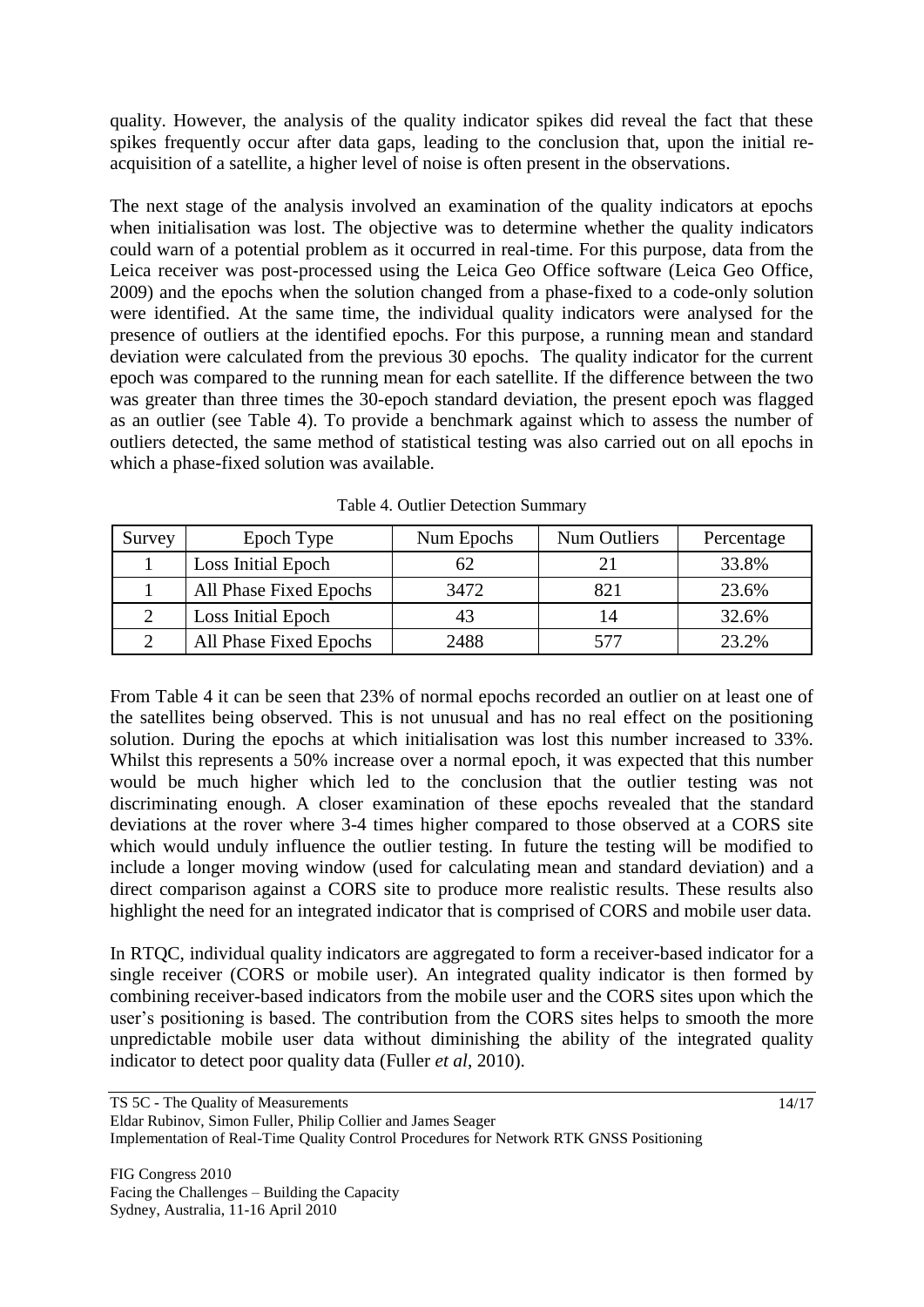An analysis similar to individual indicators was carried out on the integrated indicator. During the first survey, 25 epochs were flagged as outliers by the integrated indicator. These outliers were analysed one by one and it was found that 15 of these epochs had either no positioning solution or code positioning solution and the remaining 10 had a phase fixed solution. Phase fixed epochs were examined more closely and compared to the single-differenced L1 and L2 residuals in the Leica Geo Office software. It was found that in 8 out of 10 epochs even though the solution was deemed phase fixed there were large L1 and/or L2 residuals present. One such example is shown in Figure 9 where it can be clearly seen that a spike in RTQC integrated indicator corresponds directly to the spikes in L1 phase residuals. This albeit preliminary analysis nevertheless highlights the worth of RTQC integrated indicator in realtime quality assessment process. More testing is required to get a better understating of its properties and fully assess its potential.



Figure 9. L1 Phase residuals and RTQC Integrated Indicator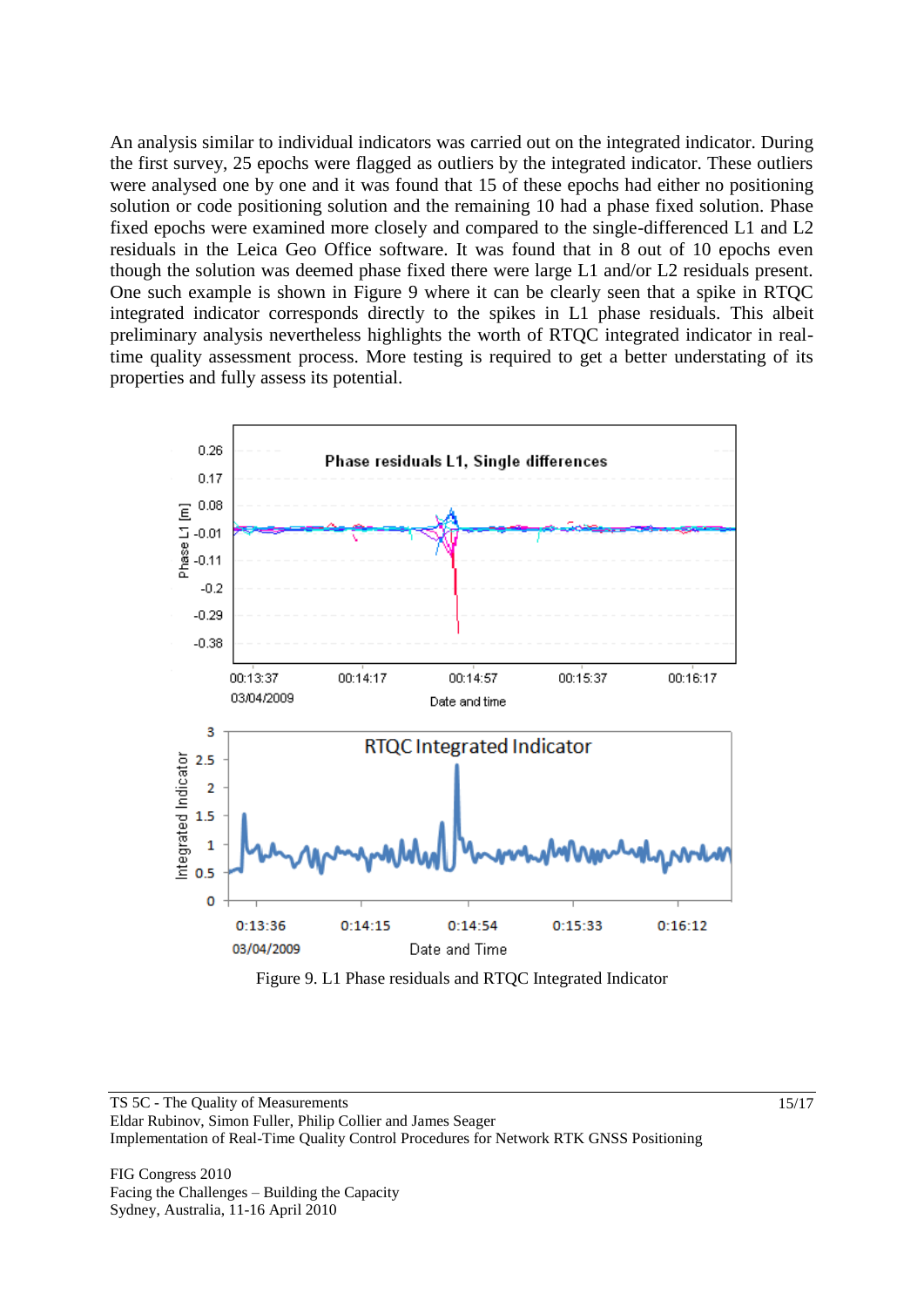### **CONCLUSION**

The main goal of RTQC system is to provide quality control information for CORS network operators and mobile users performing NRTK positioning. This paper has described how RTQC system works for the mobile users. The setup of the system was presented including the choice of GNSS data standard and internet transmission protocol. Two methods for implementing RTQC procedures for mobile users were presented, using either proprietary formats or running the receiver in moving base mode. The associated advantages and disadvantages of each method were discussed. To date Leica and Novatel receivers have been configured to adopt the RTQC procedures. In the immediate future receivers from other manufacturers will also be configured and tested with the RTQC procedures.

Results of the kinematic railway survey were presented showing the ability of RTQC to deal with problematic data. It was shown from an analysis of two satellites that individual quality indicators were capable of describing the noise in carrier phase observations. In the absence of ground truth coordinates, comparison was not possible so epochs when the solution changed from phase fixed to code were analysed for the presence of outliers and it was found that the number of outliers was increased by 50% and that at other times large standard deviations were present which indicated noisy data, but did not flag measurements outliers. Finally brief analysis of an integrated indicator was given where it was shown that a significant number of measurements cast as outliers corresponded to either no positioning solution, code positioning solution or phase fixed solution with large residuals. Although these results are preliminary, they highlight the potential of RTQC indicators to be used in real-time quality assessment process. More tests will need to be carried out in different NRTK environments, especially in challenging areas where GNSS had known to be problematic (such as areas with interference) to fully understand the capabilities of the indicator.

### **ACKNOWLEDGEMENTS**

This work was conducted within the CRC for Spatial Information, established and supported under the Australian Government's Cooperative Research Centres Programme. In addition the authors would like to thank our industry partners Geomatic Technologies, School of Surveying and Spatial Information of the UNSW and New South Wales Department of Lands for their support with this project.

### **REFERENCES**

Bundesampt für Kartographie und Geodäsie (2005). NTRIP Networked transfer of RTCM via Internet Protocol, [http://igs.bkg.bund.de/root\\_ftp/NTRIP/documentation/Ntrip](http://igs.bkg.bund.de/root_ftp/NTRIP/documentation/Ntrip%20Documentation.pdf)  [Documentation.pdf](http://igs.bkg.bund.de/root_ftp/NTRIP/documentation/Ntrip%20Documentation.pdf) (Assessed, April 2009).

Fuller S., Collier P.A., Seager J. (2007). Real-Time Quality Control for CORS Networks and Mobile Users. *Proceedings of IGNSS Symposium 2007,* Sydney, Australia.